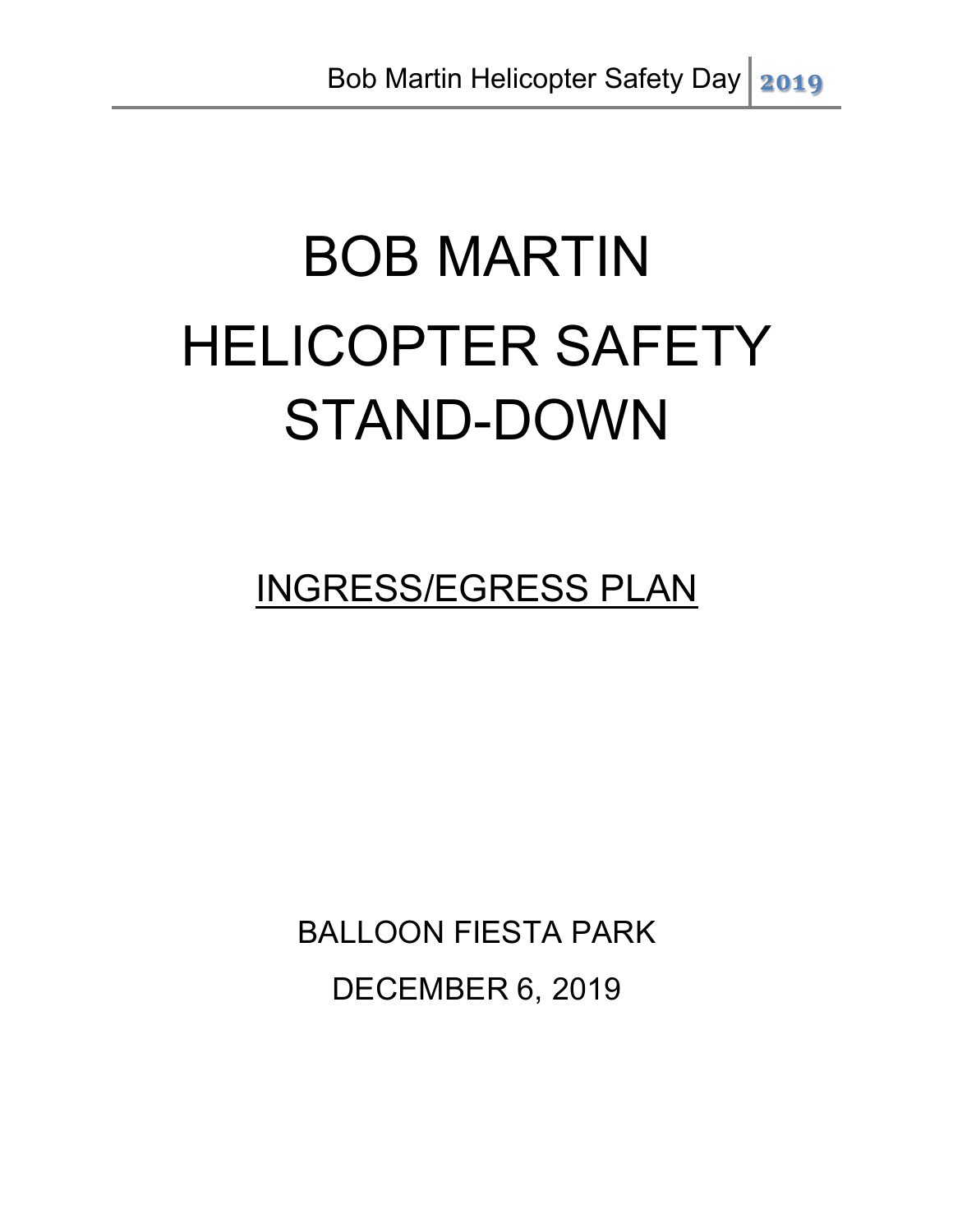#### **GENERAL INFORMATION**

During this year's event, members of the Bernalillo County Sheriff's Department Metropolitan Air Support Unit (MASU) will be handling the ingress and egress of participating helicopters. We will be utilizing three portions of the Balloon Fiesta field. Each landing zone will have a marshal assigned to it. Below you will find maps showing the three areas along with the recommended time frames and frequency guide.

#### **INGRESS TIME FRAME**

| Block 1: 0600-0630        | Night landing                |
|---------------------------|------------------------------|
| <b>Block 2: 0630-0700</b> | Dawn landing                 |
| Block 3: 0700-0730        | Day light                    |
| Block 4: 0730-0800        | During scheduled social time |

The above blocks are recommended arrival times. Sunrise is scheduled for 0701 hours. For those choosing a low to no light landing, ground crews will utilize beacons or wands to mark your landing zone.

Please Email Charles Tuberville at cdtuberville@bernco.gov if you wish to schedule a specific landing time.

#### **COMMUNICATIONS**

| Radio Frequencies:           |                  |
|------------------------------|------------------|
| Albuquerque Approach Control | 127,40 or 123,90 |
| Double Eagle Tower           | 120.15           |
| Helicopter Air to Air        | 123.025          |

#### **ARRIVAL PROCEDURE**

Once the arriving aircraft enter Class C and surrounding airspace, pilots are responsible for position reports and to de-conflict with other aircraft on the above frequencies.

We have been requested not to fly over the neighborhood to the west of Balloon Fiesta Park for noise concerns.

The lowest aircraft will be given priority. Traffic separation is the responsibility of the pilot and we encourage a minimum of 500ft vertical separation and standard right hand orbits in the identified holding area.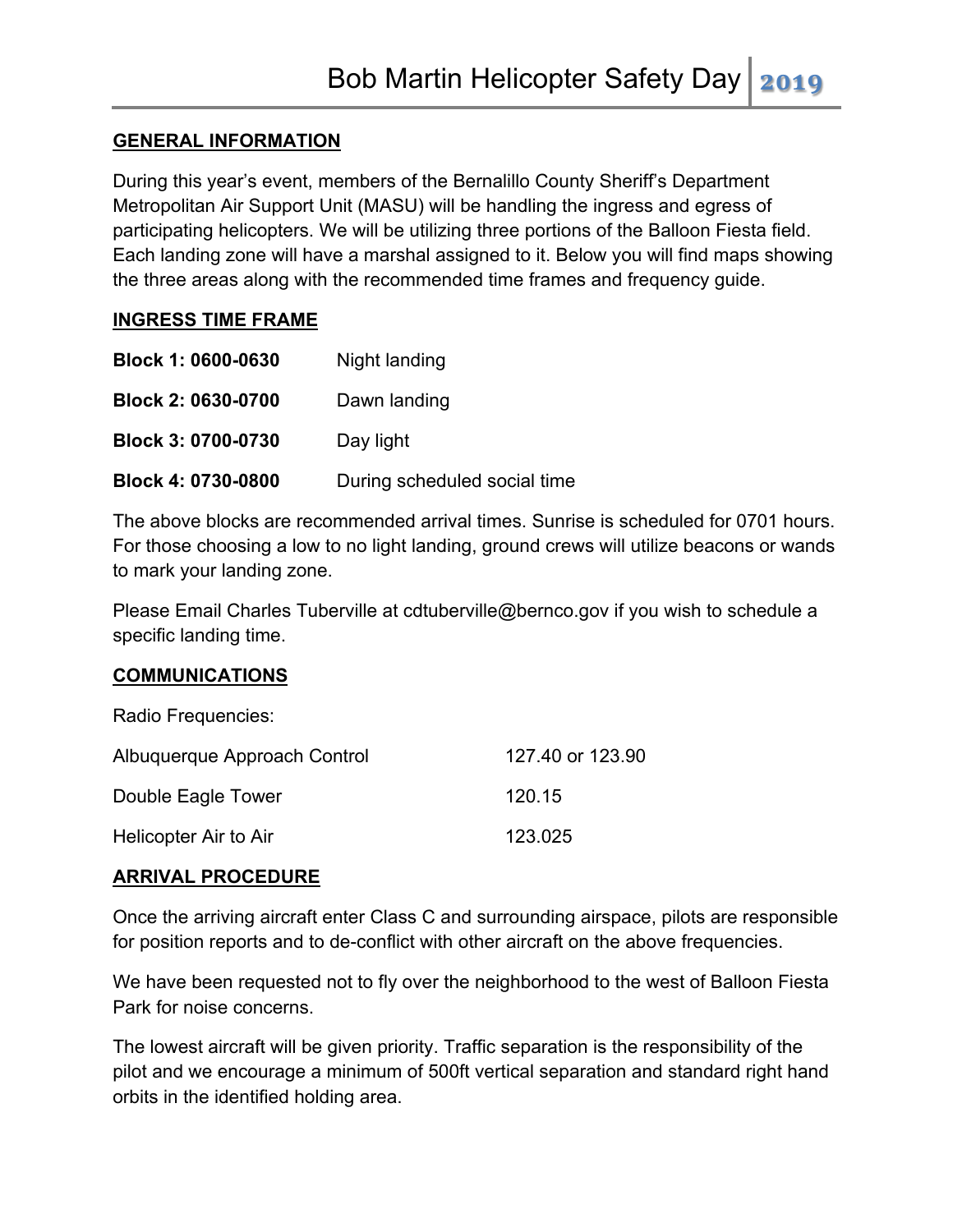At approximately 3 miles from the Balloon Fiesta Park contact ground crews on Helicopter Air to Air. Please identify yourself and position. Ground crews will direct you to either your landing zone or to the holding area.

#### **DEPARTURE PROCEDURE**

There is no set order of departure and assistance will be given by ground personnel on an 'as needed' or requested basis.

#### **MASU CONTACT INFORMATION**

| Sergeant Trevor B. Weeks | tweeks@bernco.gov       | 505-218-1287 |
|--------------------------|-------------------------|--------------|
| Deputy Chuck Tuberville  | Cdtuberville@bernco.gov | 505-459-9174 |

#### **IN CASE OF EMERGENCY**

BCFD personnel will be on site, also BCFD station 31 will be on standby for the event.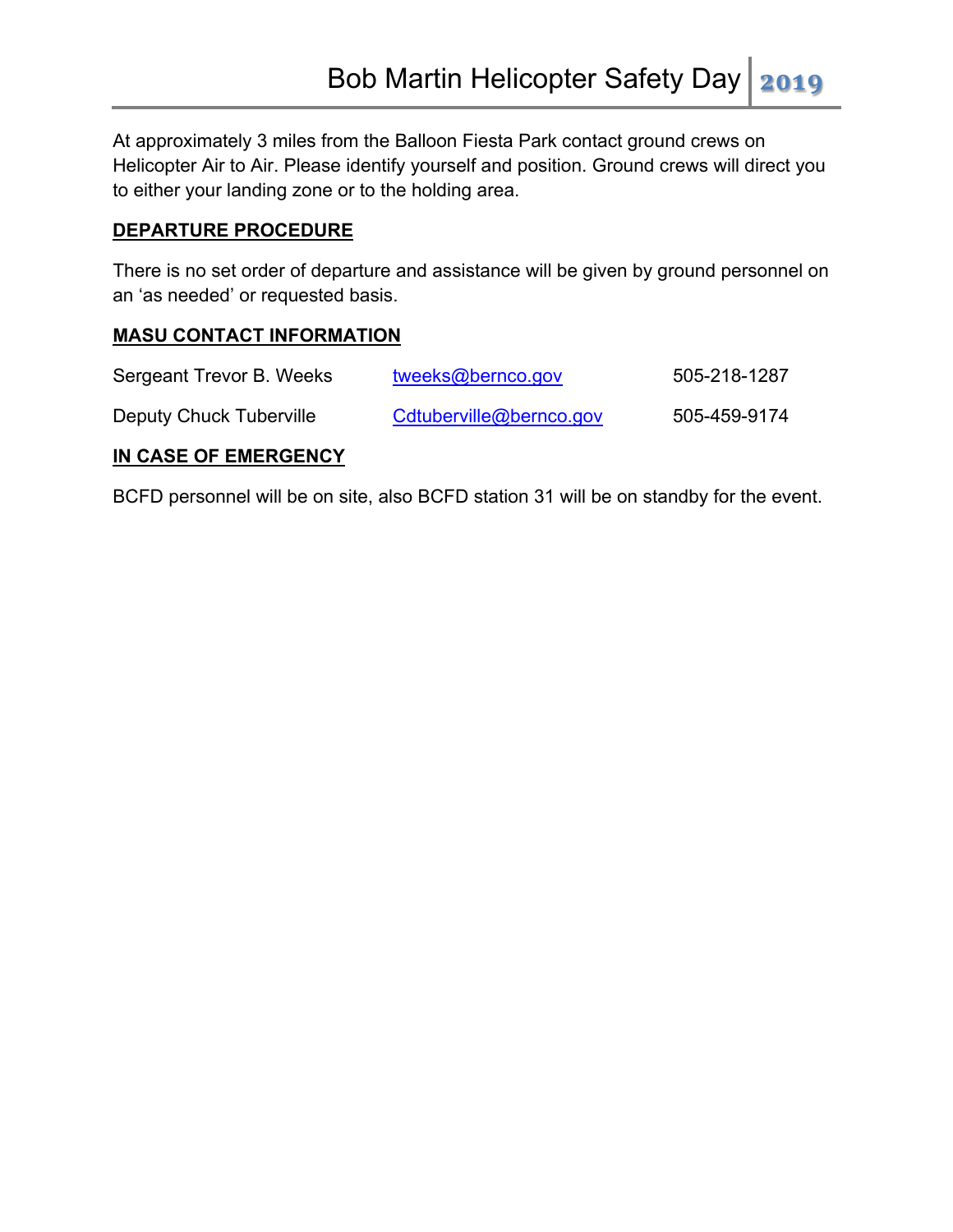## **MAPS**

### **General Area:**



**Balloon Fiesta Park: 35°11'43.63"N 106°35'52.15"W Holding Area: 35°11'43.63"N 106°35'52.15"W** 

Approximately 1.5mi East of Sandia Casino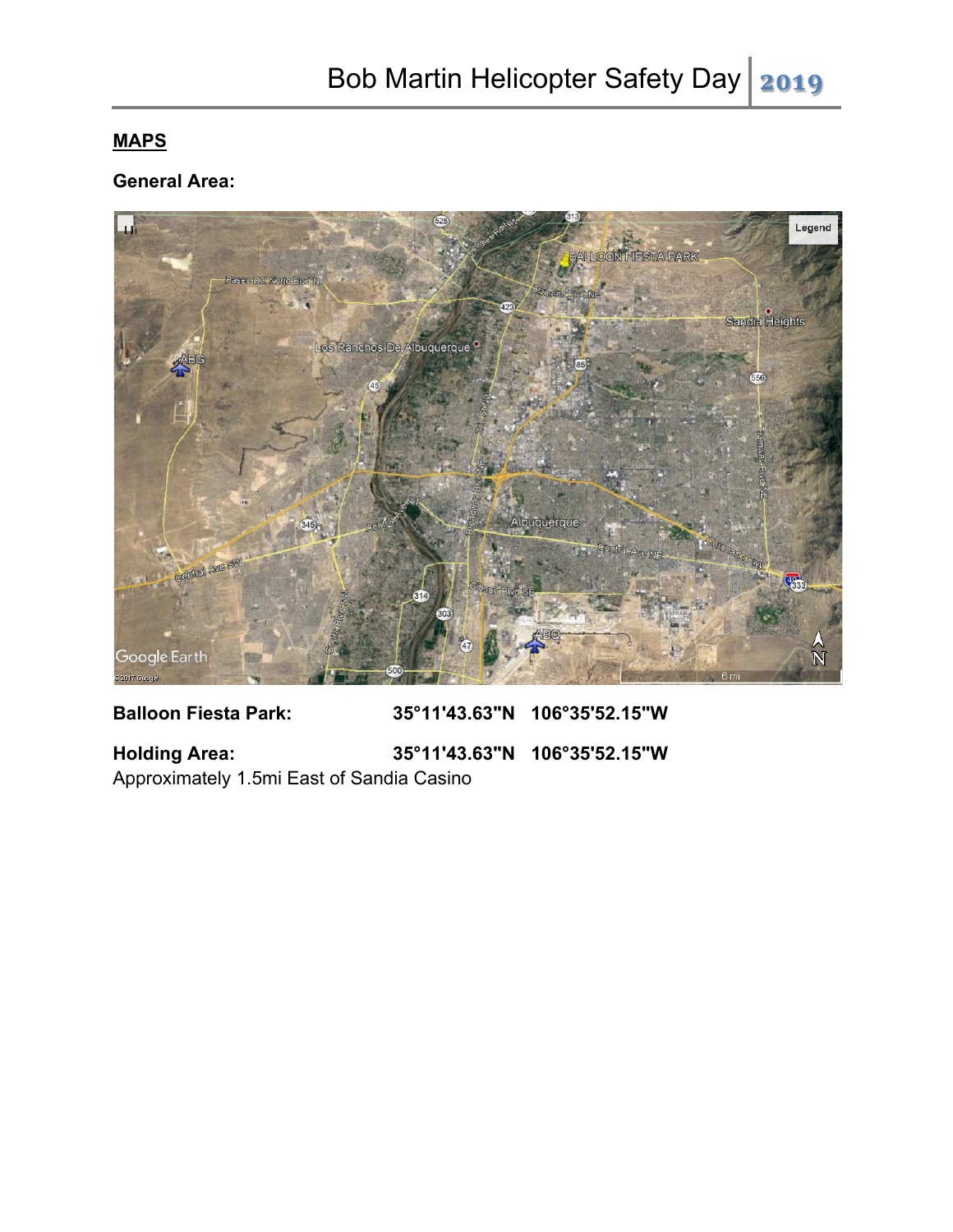**Balloon Fiesta Park Landing Zones:**



**LANDING AREA: 35°11'39.86"N 106°35'46.95"W**

- **LZ 1: PRIMARY LANDING AREA**
- **LZ 2: SECONDARY LANDING AREA**